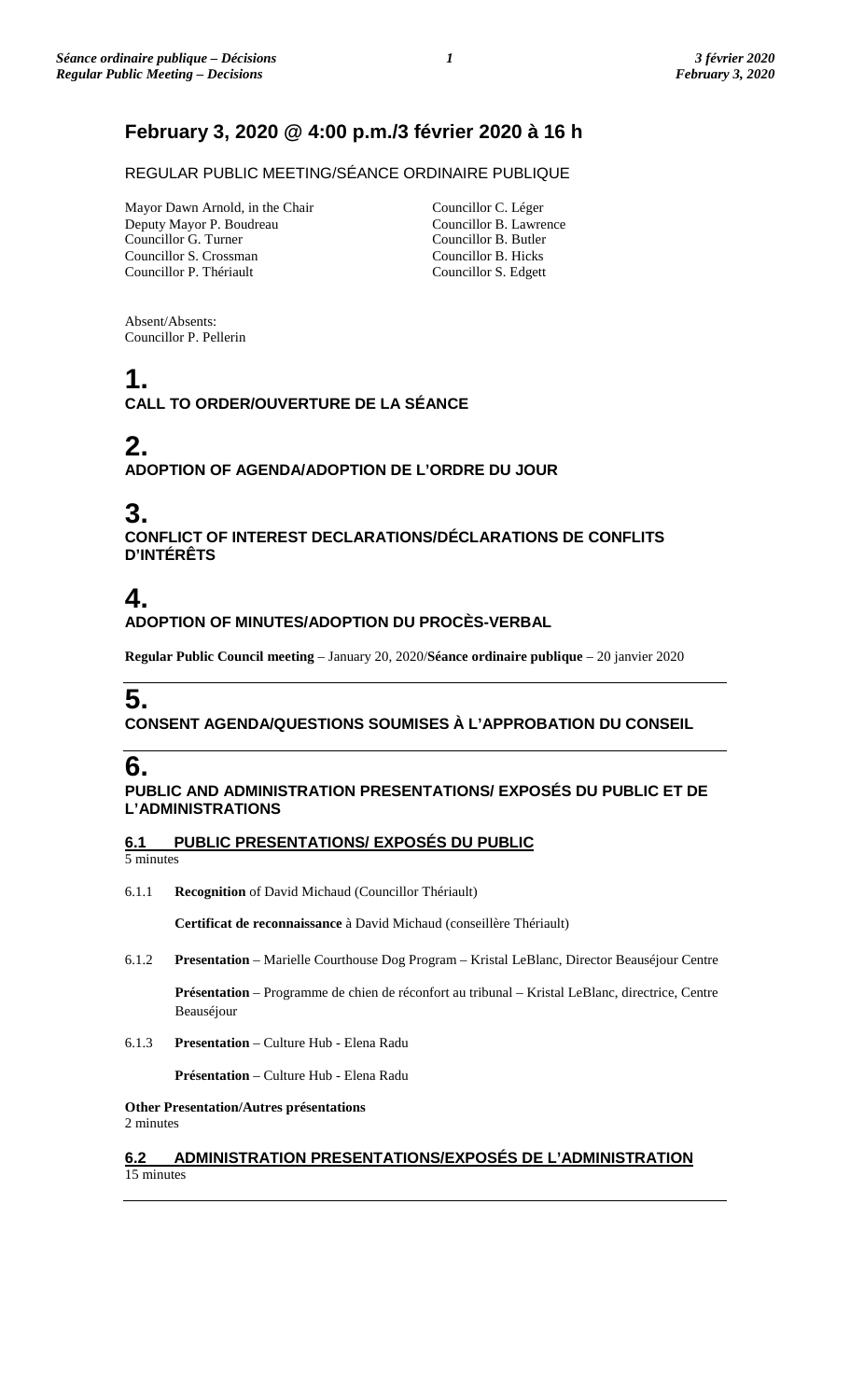### **7. PLANNING MATTERS/ QUESTIONS D'URBANISME**

7.1 New Brunswick Department of Transportation and Infrastructure /J. D. Irving Limited Subdivisions

### **Motion:**

- 1) The Planning Advisory Committee recommends that Moncton City Council:
	- Assent to the location of a future street; as shown on the Tentative Plan entitled New Brunswick Department of Transportation and Infrastructure Subdivision, and
- 2) The Planning Advisory Committee recommends that Moncton City Council:
	- Assent to the location of a Future Street (temporary turn-around) as shown on the Tentative Plan entitled J.D. Irving Limited Subdivision
- 3) The Planning Advisory Committee recommends that Moncton City Council:
	- Assent to the location of Rue Moncton Street as a Public Street as shown on the Tentative Plan entitled J.D. Irving Limited Subdivision

Subject to the following conditions:

- Streets and services are to be designed and acceptable to the City Engineer and constructed in accordance with the City's Subdivision, Standards and Guidelines;
- The future street as proposed on the Tentative Plan entitled "Department of Transportation and Infrastructure" is transferred to the City of Moncton;
- If applicable, any costs associated with any off-site modifications required within the Mapleton Road right of way are the responsibility of the developers; and
- A Wetland and Watercourse Alteration permit is obtained prior to any construction on the site.

Moved by: Councillor Turner Seconded by: Councillor Léger

### **MOTION CARRIED**

Ministère des Transports et de l'Infrastructure du Nouveau-Brunswick /J. D. Irving Limited Subdivisions

#### **Motion :**

- 1) Le Comité consultatif d'urbanisme recommande au Conseil municipal de Moncton :
	- D'approuver l'emplacement proposé de la rue future figurant dans le plan de lotissement provisoire intitulé « The Department of Transportation and Infrastructure Subdivision ».
- 2) Le Comité consultatif d'urbanisme recommande au Conseil municipal de Moncton :
	- **d'approuver** l'emplacement d'une rue future (zone de manœuvre temporaire) tel que représenté dans le plan de lotissement provisoire intitulé « J.D. Irving Limited Subdivision ».
- 3) Le Comité consultatif d'urbanisme recommande au Conseil municipal de Moncton :
	- **d'approuver** l'emplacement de la rue Moncton comme rue publique tel que représenté dans le plan de lotissement provisoire intitulé « J.D. Irving Limited Subdivision ».

Sous réserve des conditions suivantes :

- Les rues et les services doivent être conçus à la satisfaction de l'ingénieur municipal et être aménagés conformément aux Normes et aux directives de lotissement de la Ville.
- La rue future figurant dans le plan de lotissement provisoire intitulé « The Department of Transportation and Infrastructure Subdivision » doit être transférée à la Ville de Moncton.
- Le cas échéant, tous les coûts liés à toute modification requise dans l'emprise du chemin Mapleton sont la responsabilité des promoteurs.
- Les promoteurs doivent obtenir un permis de modification des milieux humides et des cours d'eau avant le début des travaux.

Proposée par le conseiller Turner Appuyée par le conseiller Léger

#### **MOTION ADOPTÉE**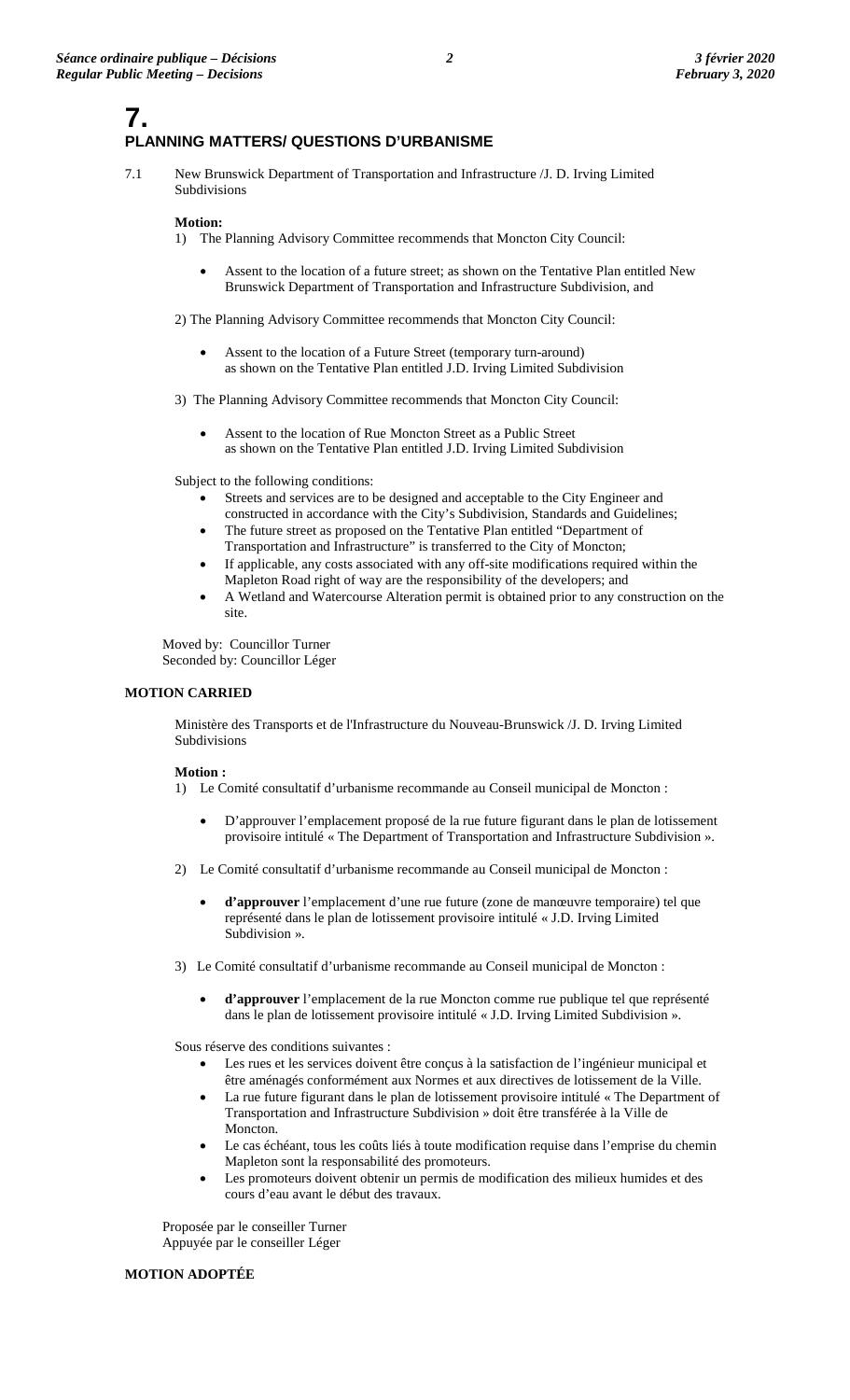## **8. STATEMENTS BY MEMBERS OF COUNCIL/ EXPOSÉS DES MEMBRES DU CONSEIL**

Paul Pellerin Pierre Boudreau Greg Turner Shawn Crossman Paulette Thériault

Blair Lawrence Charles Leger Bryan Butler Brian Hicks Susan Edgett Dawn Arnold

# **9.**

### **REPORTS AND RECOMMENDATIONS FROM COMMITTEES AND PRIVATE MEETINGS/ RAPPORTS ET RECOMMANDATIONS DES COMITÉS ET RÉUNIONS À HUIS CLOS**

9.1 **Recommendation(s)** – Private Session – January 27, 2020

That Moncton City Council approve an agreement between the City of Moncton and Organigram Inc. to permit Organigram or its sub-contractor to perform winter maintenance on a section of sidewalk on English Drive on City right-of-way, and that the Mayor and City Clerk be authorized to execute all necessary documents, and to affix the Corporate Seal thereto.

Moved by: Councillor Lawrence Seconded by: Councillor Léger

### **MOTION CARRIED**

**Recommandation(s)** –Séance à huis clos – 27 janvier 2020

Que le Conseil municipal de Moncton approuve une entente à conclure entre la Ville de Moncton et Organigram Inc. afin de permettre à cette dernière ou à son sous-traitant d'assurer l'entretien hivernal d'un tronçon du trottoir de la promenade English dans l'emprise de la Ville et que la mairesse et la greffière municipale soient autorisées à signer tous les documents nécessaires et à y apposer le sceau de la Ville.

Proposée par le conseiller Lawrence Appuyée par le conseiller Léger

### **MOTION ADOPTÉE**

## **10. REPORTS FROM ADMINISTRATION/ RAPPORTS DE L'ADMINISTRATION**

## **11. READING OF BY-LAWS/ LECTURE D'ARRÊTÉS MUNICIPAUX**

11.1 **A By-Law** Respecting Flyer Distribution in the City of Moncton, being By-Law A-1520 – *First Reading*

**Arrêté** concernant la distribution de circulaires dans la Ville de Moncton, soit l'arrêté A-1520 – *Première lecture*

# **12.**

## **NOTICES MOTIONS AND RESOLUTIONS/ AVIS DE MOTIONS ET RÉSOLUTIONS**

12.1 **Resolution** – 2020 Deposit to General Operating Reserve Fund

| <b>WHEREAS</b>  | section 101 of the Local Governance Act of New Brunswick confers power on<br>City Council to create a General Operating Reserve Fund; and |
|-----------------|-------------------------------------------------------------------------------------------------------------------------------------------|
| $- - - - - - -$ |                                                                                                                                           |

- WHEREAS the said Act requires that deposits made into the General Operating Reserve Fund be authorized by resolution; and
- **WHEREAS** the City Treasurer recommends the deposit of **\$858,000**, being the budgeted 2020 deposit from the City's General Fund, be made to the General Operating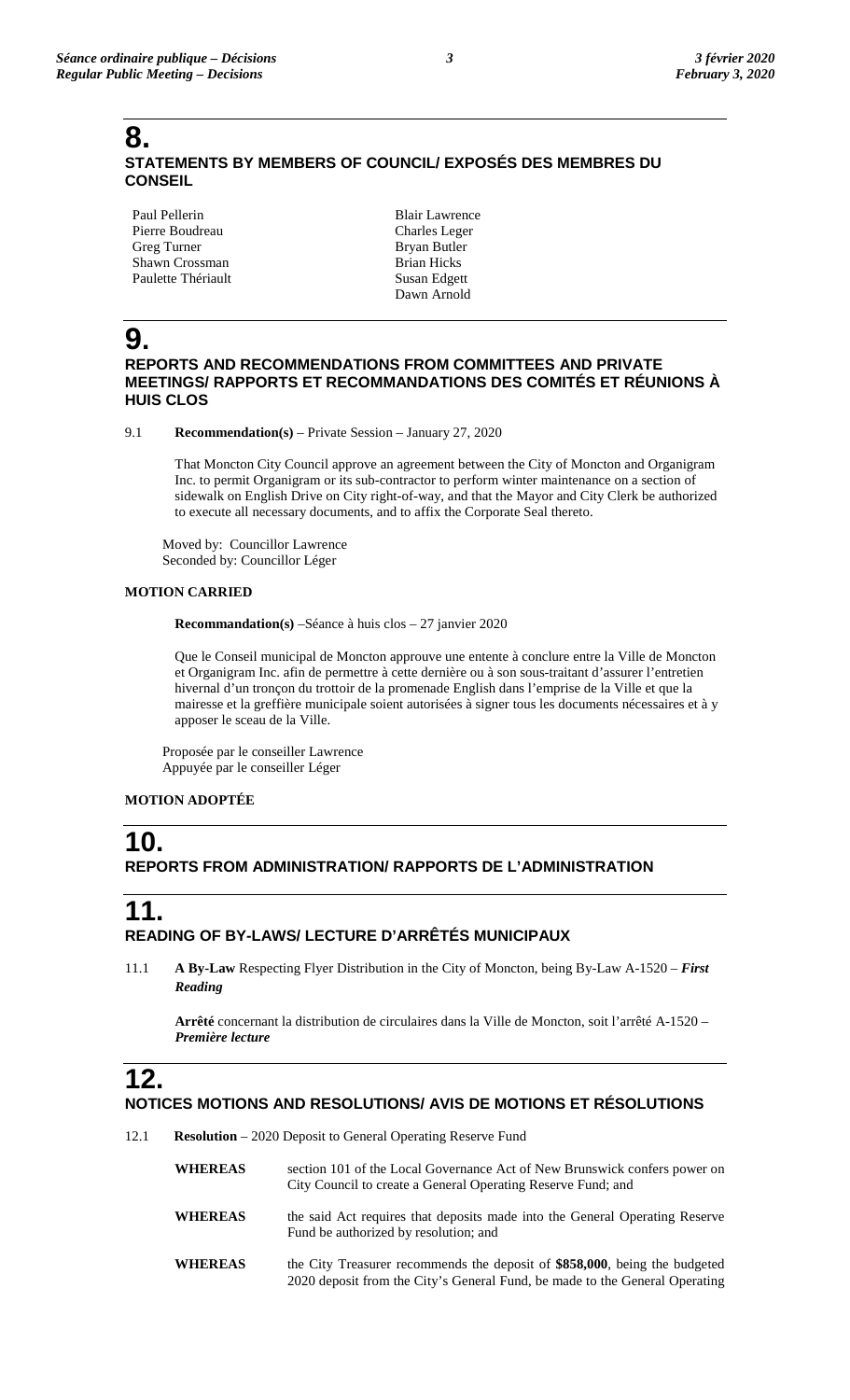#### Reserve Fund.

**THEREFORE BE IT RESOLVED** that authorization be granted for a deposit in the amount of **\$858,000** into the General Operating Reserve Fund.

Moved by: Councillor Butler Seconded by: Councillor Lawrence

#### **MOTION CARRIED**

**Résolution** – Dépôt à la réserve générale d'exploitation pour 2020

- **ATTENDU QUE** l'article 101 de la *Loi sur la gouvernance locale* du Nouveau-Brunswick attribue au Conseil municipal le pouvoir de créer la réserve générale d'exploitation;
- **ATTENDU QUE** ladite loi exige que les dépôts à effectuer dans ladite réserve générale d'exploitation soient autorisés par voie de résolution;
- **ATTENDU QUE** le trésorier municipal recommande de déposer, dans la réserve générale d'exploitation, la somme de **858 000 \$**, soit le dépôt budgété pour 2020 et à puiser dans le Fonds d'administration générale de la Ville;

**IL EST PAR CONSÉQUENT RÉSOLU** d'autoriser le dépôt de la somme de **858 000 \$** dans la réserve générale d'exploitation

Proposée par le conseiller Butler Appuyée par le conseiller Lawrence

### **MOTION ADOPTÉE**

- 12.2 **Resolution** –2020 Deposit to General Capital Reserve Fund
	- **WHEREAS** section 101 of the Local Governance Act of New Brunswick confers power on City Council to create a General Capital Reserve Fund; and **WHEREAS** the said Act requires that deposits made into the General Capital Reserve Fund be authorized by resolution; and
	- **WHEREAS** the City Treasurer recommends the deposit of **\$10,056,028**, being the 2020 budgeted deposit from the City's General Operating Fund, be made to the General Capital Reserve Fund.

**THEREFORE BE IT RESOLVED** that authorization be granted for a deposit in the amount of \$**10,056,028**, into the General Capital Reserve Fund.

Moved by: Councillor Léger Seconded by: Councillor Butler

#### **MOTION CARRIED**

**Résolution** –Dépôt à la réserve générale d'immobilisation pour 2020

- **ATTENDU QUE** l'article 101 de la *Loi sur la gouvernance locale* du Nouveau-Brunswick attribue au Conseil municipal le pouvoir de créer la réserve générale d'immobilisations;
- **ATTENDU QUE** ladite loi exige que les dépôts à effectuer dans ladite réserve générale d'immobilisations soient autorisés par voie de résolution;
- **ATTENDU QUE** le trésorier municipal recommande de déposer, dans la réserve générale d'immobilisations, la somme de **10 056 028 \$**, soit le dépôt budgété à puiser dans le Fonds d'administration générale de la Ville;

**IL EST PAR CONSÉQUENT RÉSOLU** d'autoriser le dépôt de la somme de **10 056 028 \$** dans la réserve générale d'immobilisations de la Ville.

Proposée par le conseiller Léger Appuyée par le conseiller Butler

### **MOTION ADOPTÉE**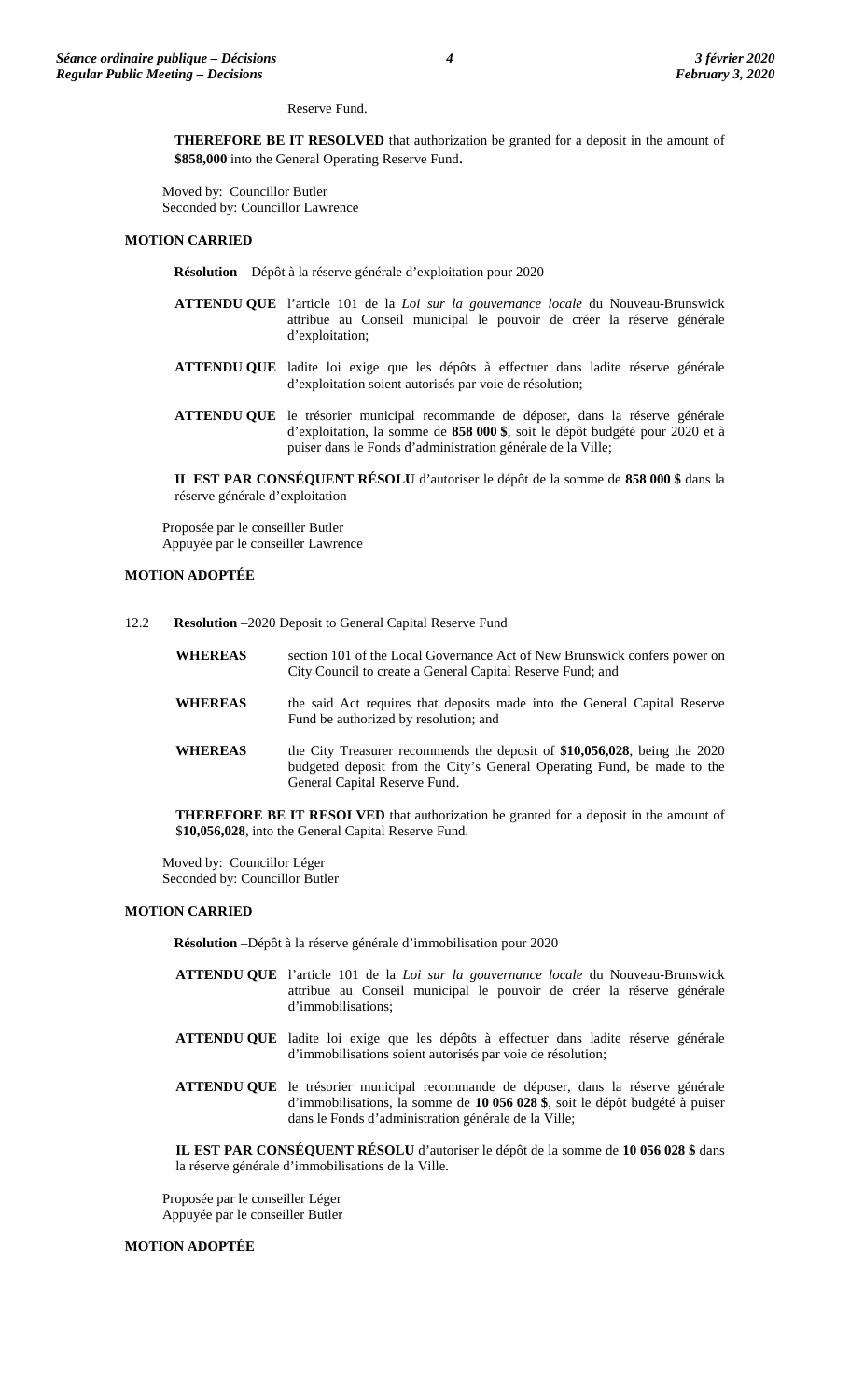- 12.3 **Resolution** –2020 Deposit to Utility Operating Reserve Fund
	- **WHEREAS** section 117(7) of the Local Governance Act of New Brunswick confers power on City Council to create a Utility Operating Reserve Fund; and
	- **WHEREAS** the said Act requires that deposits made into the Utility Operating Reserve Fund be authorized by resolution; and
	- **WHEREAS** the City Treasurer recommends the deposit of **\$10,000**, being the budgeted 2020 deposit from the City's Utility Operating Fund, be made to the Utility Operating Reserve Fund.

**THEREFORE BE IT RESOLVED** that authorization be granted for a deposit in the amount of **\$10,000** into the Utility Operating Reserve Fund.

Moved by: Councillor Edgett Seconded by: Councillor Lawrence

### **MOTION CARRIED**

**Résolution** –Dépôt à la réserve d'exploitation des services publics pour 2020

- **ATTENDU QUE** l'article 117(7) de la *Loi sur la gouvernance locale* du Nouveau-Brunswick attribue au Conseil municipal le pouvoir de créer la réserve d'exploitation des services publics;
- **ATTENDU QUE** ladite loi exige que les dépôts à effectuer dans ladite réserve d'exploitation des services publics soient autorisés par voie de résolution;
- **ATTENDU QUE** le trésorier municipal recommande de déposer, dans la réserve d'exploitation des services publics, la somme de **10 000 \$**, soit le dépôt budgété pour 2020 et à puiser dans le fonds d'exploitation des services publics de la Ville;

**IL EST PAR CONSÉQUENT RÉSOLU** d'autoriser le dépôt de la somme de **10 000 \$** dans la réserve d'exploitation des services publics.

Proposée par la conseillère Edgett Appuyée par le conseiller Lawrence

### **MOTION ADOPTÉE**

- 12.4 **Resolution** –2020 Deposit to Utility Capital Reserve Fund
	- **WHEREAS** section 117(7) of the Local Governance Act of New Brunswick confers power on City Council to create a Utility Capital Reserve Fund; and
	- **WHEREAS** the said Act requires that deposits made into the Utility Capital Reserve Fund be authorized by resolution; and
	- **WHEREAS** the City Treasurer recommends the deposit of **\$2,972,933**, being the budgeted 2020 deposit from the City's Utility Operating Fund, be made to the Utility Capital Reserve Fund.

**THEREFORE BE IT RESOLVED** that authorization be granted for a deposit in the amount of **\$2,972,933**, into the Utility Capital Reserve Fund.

Moved by: Councillor Léger Seconded by: Councillor Edgett

### **MOTION CARRIED**

**Résolution** –Dépôt à la réserve des infrastructures des services publics pour 2020

- **ATTENDU QUE** l'article 117(7) de la *Loi sur la gouvernance locale* du Nouveau-Brunswick attribue au Conseil municipal le pouvoir de créer la réserve des infrastructures des services publics;
- **ATTENDU QUE** ladite loi exige que les dépôts à effectuer dans ladite réserve des infrastructures des services publics soient autorisés par voie de résolution;
- **ATTENDU QUE** le trésorier municipal recommande de déposer, dans la réserve des infrastructures des services publics, la somme de **2 972 933 \$**, soit le dépôt budgété pour 2020 et à puiser dans le fonds d'exploitation des services publics de la Ville;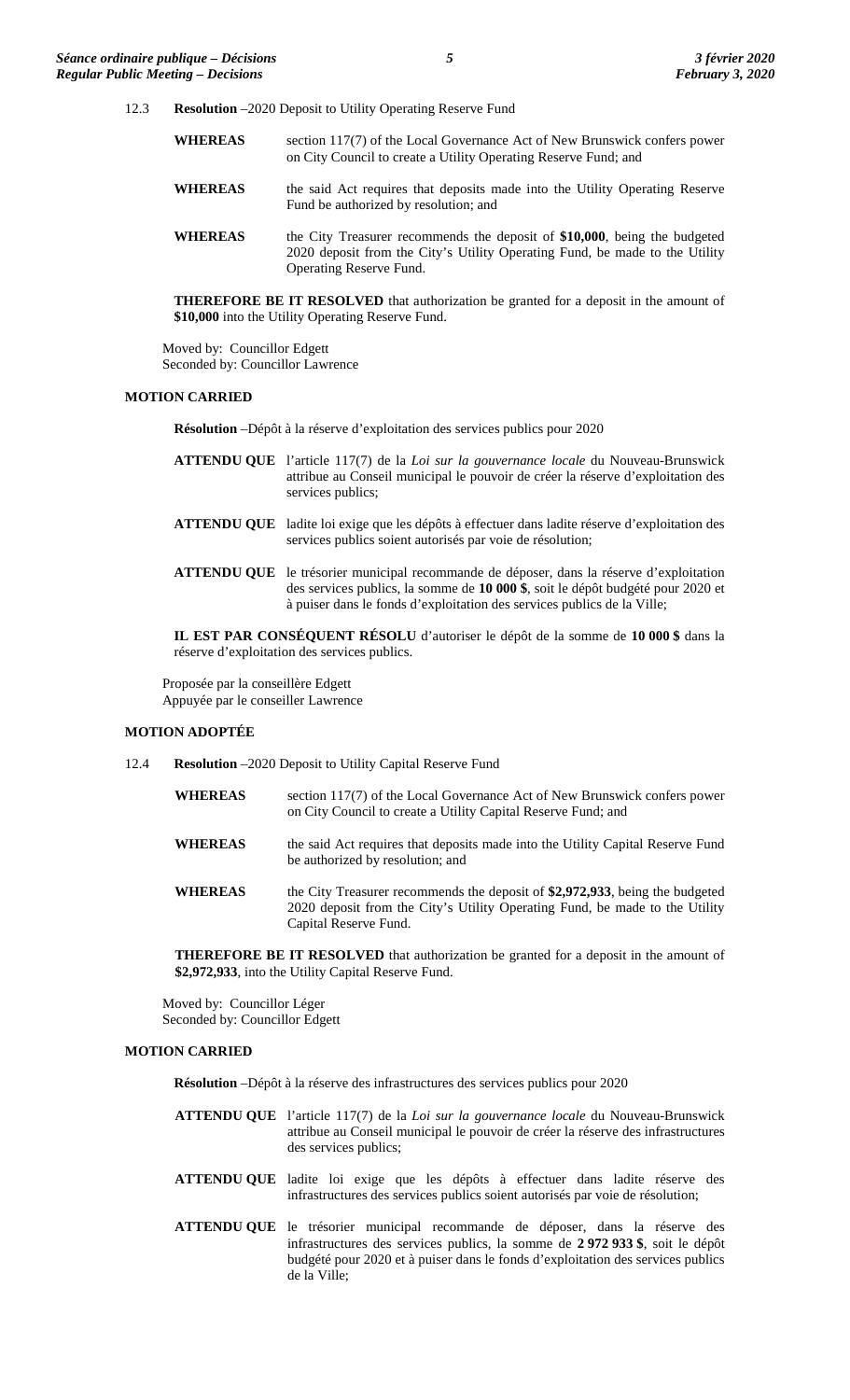**IL EST PAR CONSÉQUENT RÉSOLU** d'autoriser le dépôt de la somme de **2 972 933 \$** dans la réserve des infrastructures des services publics.

Proposée par le conseiller Léger Appuyée par la conseillère Edgett

### **MOTION ADOPTÉE**

- 12.5 **Resolution** By-Law Enforcement Officers Anne Robichaud
	- **WHEREAS** by virtue of Section 72 of the *Local Governance Act*, S.N.B. 2017, c. 18, Council may appoint by-law enforcement officers for the local government; and
	- **WHEREAS** by virtue of Section 14 of the *Police Act*, S.N.B., 1977, c. P-9.2, a by-law enforcement officer has the powers and immunities of a police officer for the purposes of enforcing the by-laws of the municipality for which he or she is appointed as are stipulated in the appointment, but has in no other regard the powers or immunities of a police officer; and
	- **WHEREAS** Council has approved the use of the S. P. C. A. to enforce By-Law # H-202, A BY-LAW RELATING TO ANIMAL CONTROL;

**NOW THEREFORE BE IT RESOLVED THAT Anne Robichaud** be hereby appointed By-Law Enforcement Officer for the City of Moncton, and is hereby authorized to enforce its BY-LAW RELATING TO ANIMAL CONTROL, being By-Law # H-202, and to take such action or issue such tickets as she may deem to be necessary to enforce any provision of such by-law.

Moved by: Councillor Léger Seconded by: Councillor Butler

### **MOTION CARRIED**

**Résolution** – Agents d'exécution des arrêtés – Anne Robichaud

- **ATTENDU QUE** le Conseil municipal peut, en vertu de l'article 72 de la *Loi sur la gouvernance locale* (L.N.-B. 2017, ch. 18), nommer les agents chargés de l'exécution des arrêtés de l'administration municipale;
- **ATTENDU QUE** l'agent chargé de l'exécution des arrêtés a, en vertu de l'article 14 de la *Loi sur la police* (L.N.-B. 1977, ch. P-9.2), les pouvoirs et l'immunité d'un agent de police pour exécuter les arrêtés de la municipalité pour laquelle il est nommé selon les modalités précisées dans l'acte de la nomination, sans toutefois être investi de ces pouvoirs et de cette immunité par ailleurs;
- **ATTENDU QUE** le Conseil a approuvé le recours à la SPA du Grand Moncton pour exécuter l'arrêté nº H-202 (ARRÊTÉ CONCERNANT LA SURVEILLANCE DES ANIMAUX);

**IL EST PAR CONSÉQUENT RÉSOLU QU'Anne Robichaud** soit nommée à titre d'agente chargée de l'exécution des arrêtés de la Ville de Moncton et qu'elle soit par la présente autorisée à exécuter l'arrêté nº H-202 (ARRÊTÉ CONCERNANT LA SURVEILLANCE DES ANIMAUX) et à prendre les mesures ou à délivrer les contraventions qu'elle pourra juger nécessaires afin d'exécuter toutes les dispositions dudit arrêté.

Proposée par le conseiller Léger Appuyée par le conseiller Butler

### **MOTION ADOPTÉE**

- 12.6 **Resolution** By-Law Enforcement Officers Bruno Thomas, Hugh Comeau, Rhéal Goguen, Bernard Bourque
	- **WHEREAS by virtue of Section 72 of the** *Local Governance Act***, S.N.B. 2017, c. 18, Council may appoint by-law enforcement officers for the local government; and WHEREAS** pursuant to Section 14 of the Police Act, S.N.B., Chap. P-9.2, Council is authorized to appoint By-Law Enforcement Officers; and
	- **WHEREAS** Council has approved the use of the Canadian Corps of Commissionaires to enforce its By-Laws;